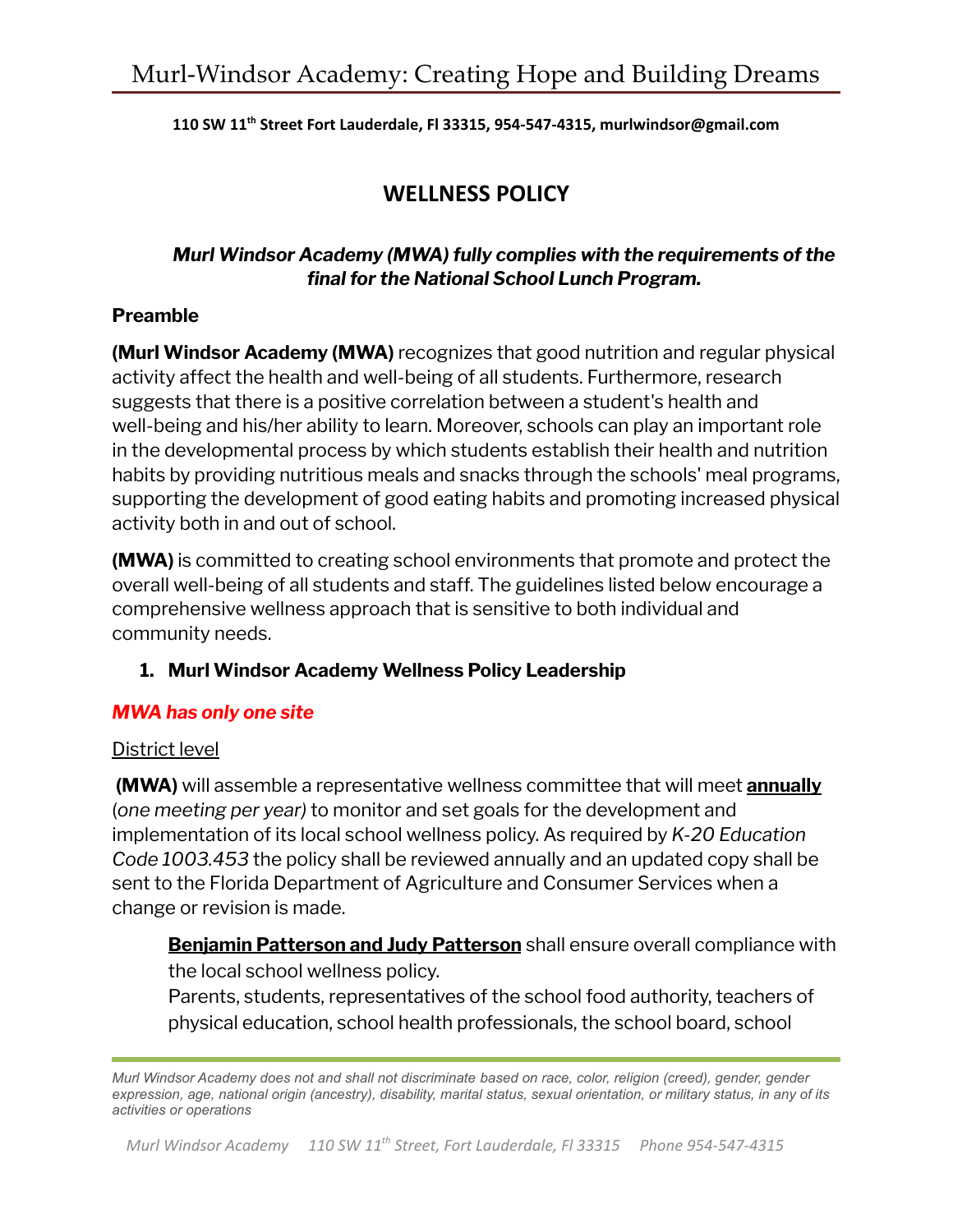administrators and the general public shall be permitted to participate in the development, implementation, and periodic review and update of the local school wellness policy.

**Benjamin Patterson** will be responsible for: *determining eligibility*

#### School level

**MWA** will establish an ongoing Healthy School Team that will meet **annually,** to ensure compliance and to facilitate the implementation of **MWA** wellness policy.

The school principal and local school staff shall have the responsibility to comply with federal and state regulations as they relate to **MWA** wellness policy.

The **MWA Judy Patterson** will be responsible for establishing the Healthy School Team that will ensure compliance with the policy.

The Healthy School Team should include, but not be limited to, the following stakeholders: parents, students, school food service program representatives, school administrators, school health professionals, physical education teachers and the general public.

The Healthy School Team is responsible for:

- o Ensuring compliance with federal and state regulations for competitive food and beverage items sold on the school campus (7 CFR 210.11 and FAC 5P-1.003);
- o Maintaining a school calendar identifying the dates when exempted competitive food fundraisers will occur in accordance with the frequency specified in paragraph (c) of FAC 5P-1.003;
- o And reporting its school's compliance of the aforementioned regulations to the **Judy Patterson** the person responsible for ensuring overall compliance with (**MWA**) wellness policy.

**(MWA) will review and consider evidence-based strategies and techniques in establishing goals for nutrition promotion and education, physical activity and other school based activities that promote student wellness to include, at a minimum, a review of Smarter Lunchroom tools and techniques.**

*Murl Windsor Academy does not and shall not discriminate based on race, color, religion (creed), gender, gender expression, age, national origin (ancestry), disability, marital status, sexual orientation, or military status, in any of its activities or operations*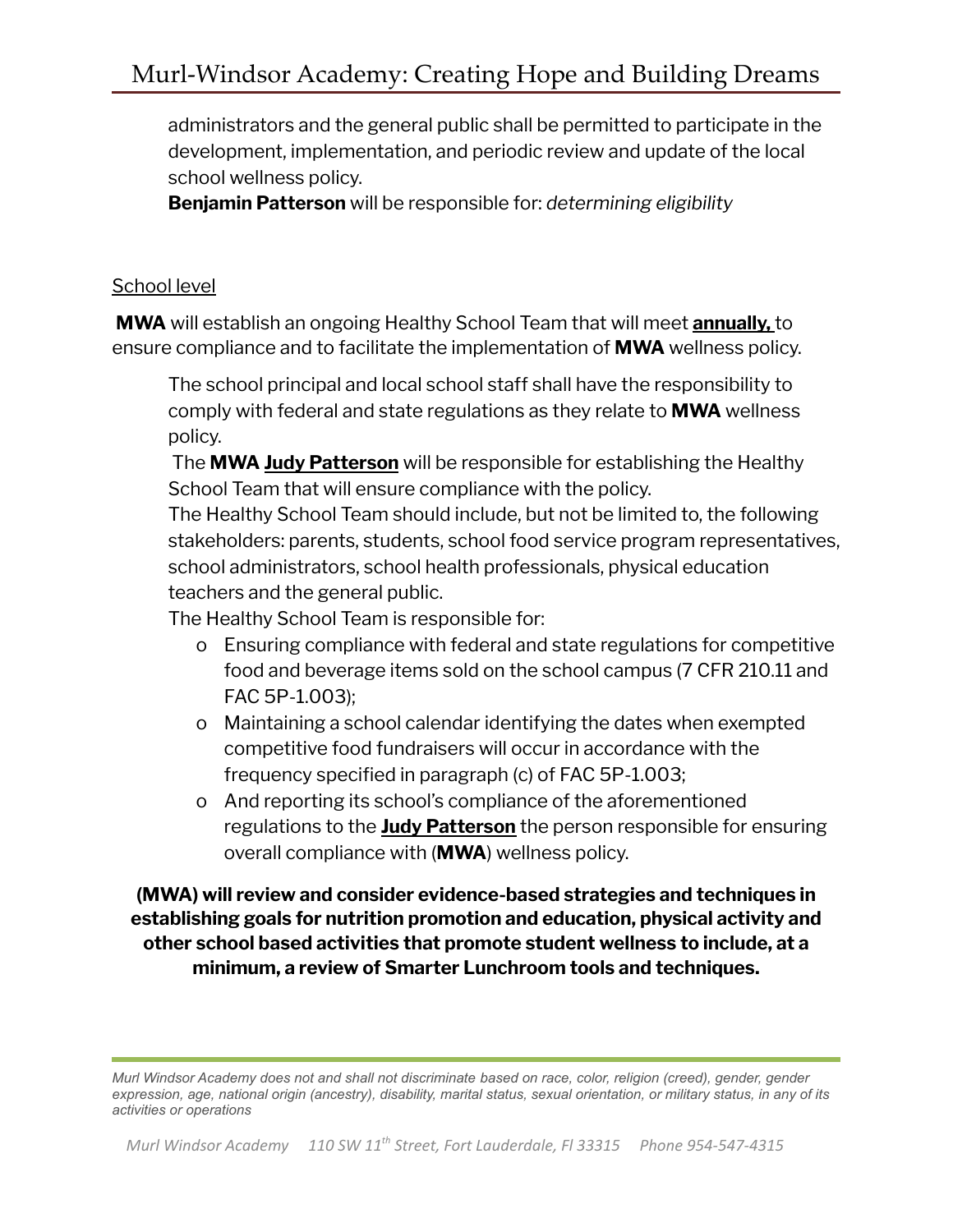#### **2. Nutrition Promotion**

Nutrition promotion can positively influence lifelong eating behaviors by creating food environments that encourage healthy choices and encourage participation in the school meal programs.

The school environment, including the cafeteria and classroom, shall provide clear and consistent messages that promote and reinforce healthy eating. Students will have access to useful nutrition information. Posters, worksheets and brochures will be available in classrooms and throughout each school's campus.

Schools will provide parents with healthy snack ideas, lists of foods for healthy celebrations and opportunities for physical activity after school.

## **3. Nutrition Education**

Academic performance and quality of life issues are affected by the choice and availability of nutritious foods in our schools. Healthy foods support student physical growth, brain development, resistance to disease, emotional stability and ability to learn.

The nutrition benchmarks included in Florida's Physical Education Standards shall be taught as part of the structured and systematic unit of instruction during physical education classes.

Students receive nutrition education that is interactive and teaches skills they need to adopt healthy eating behaviors. Classroom lectures, activities and student participation are provided in nutrition and health classes. Classroom written tests (such as multiple choice, essay and fill in the blank) are given in the areas of nutrition.

Students will understand how food reaches the table and the implications that has for their health and future. Staff shall integrate hands-on experiences such as farmer's market tours and visits to community gardens with the core curriculum. Students will receive homework supporting these activities to ensure comprehension.

Nutrition education will teach skills that are behavior-focused. Students will be taught about calorie balance, energy expenditure and how to read and interpret nutrition facts labels.

*Murl Windsor Academy does not and shall not discriminate based on race, color, religion (creed), gender, gender expression, age, national origin (ancestry), disability, marital status, sexual orientation, or military status, in any of its activities or operations*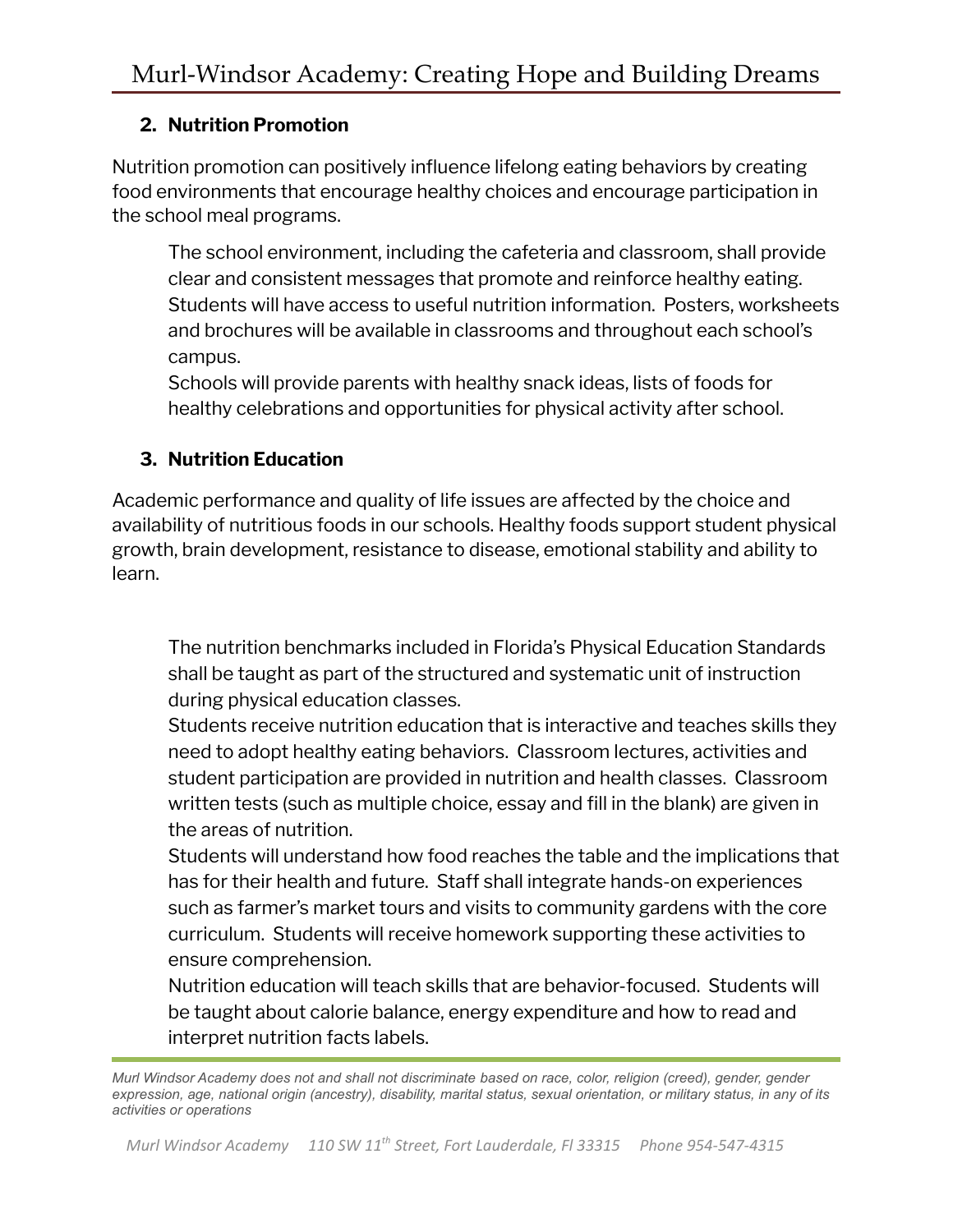The staff responsible for nutrition education will be adequately prepared and participate regularly in professional development activities.

# **4. Physical Activity**

**MWA** shall ensure that physical activity is an essential element of each school's instructional program. The program shall provide the opportunity for all students to develop the skills, knowledge and attitudes necessary to participate in a lifetime of physical activity.

All students in grades K-5 receives 150 minutes per week of instructionally relevant physical education. For middle school physical education in grades 6-8, all students shall receive a minimum of one semester of physical education in each of the three years. In grades 9-12, students receive a minimum of one credit of physical education in senior high school as required. One semester must be personal fitness while the second semester may be any physical education course offered by **MWA** with the approved state course codes. (Sunshine State Standards)

All elementary school students will have at least 20 minutes of daily recess. Each school will provide space, equipment and an environment conducive to safe and enjoyable play.

Students will have the opportunity to be involved in physical activity through physical education programs, during the school day or other activity programs. Students will be encouraged to participate in community-offered fitness and athletic programs.

Staff will be encouraged to participate in 150 minutes of moderate-intensity aerobic activity (e.g., brisk walking, jogging, swimming) every week. Staff will be informed of the opportunity to participate in physical activity in afterschool programs and community events.

Regular classroom teachers will be encouraged to provide short physical activity breaks between lessons or classes, as appropriate.

## **5. Other School-Based Activities**

*Murl Windsor Academy does not and shall not discriminate based on race, color, religion (creed), gender, gender expression, age, national origin (ancestry), disability, marital status, sexual orientation, or military status, in any of its activities or operations*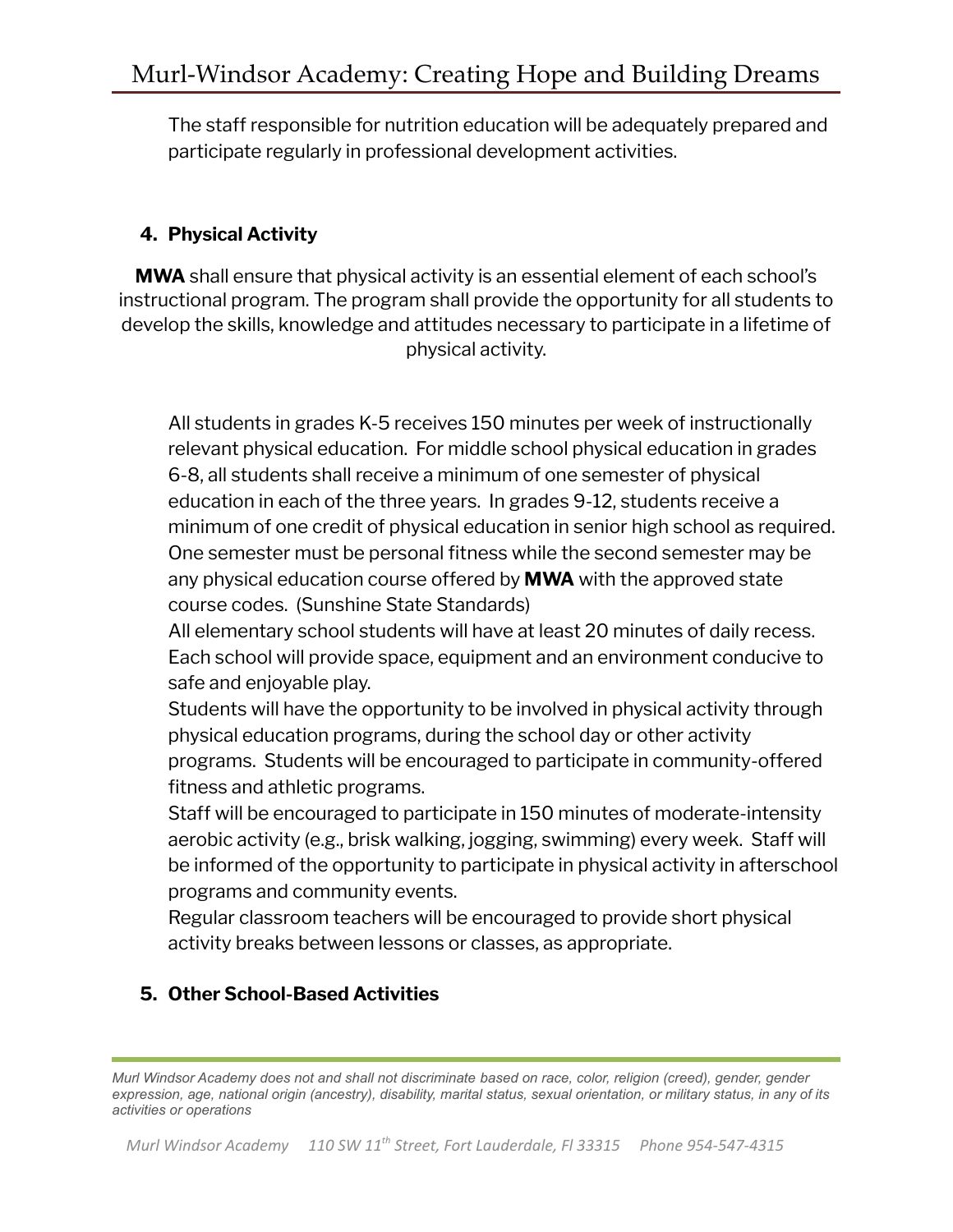**MWA** will integrate wellness activities across the entire school setting. These initiatives will include nutrition, physical activity and other wellness components so that all efforts work towards the same set of goals and objectives used to promote student well-being, optimal development and strong educational outcomes.

## General Guidelines

**MWA** shall consider the components of the Centers for Disease Control's Whole School, Whole Community, Whole Child (WSCC) model in establishing other school-based activities that promote wellness.

The goals outlined by the wellness policy will be considered in planning all school-based activities (such as school events, field trips).

Afterschool programs will encourage healthy snacking and physical activity. **MWA** shall actively develop and support the engagement of students, families and staff in community health-enhancing activities and events at the school or throughout the community.

**MWA** shall be in compliance with drug, alcohol and tobacco-free policies.

## Eating Environment

Students will be provided an adequate amount of time to consume their meal with a minimum of 20 minutes after receiving their food from the line. Convenient access to facilities for hand washing and oral hygiene will be available during meal periods.

## Healthier US School Challenge

MWA will be encouraged to join the United States Department of Agriculture (USDA) Team Nutrition program and submit an application to be recognized as a Healthier US School Challenge: Smarter Lunchrooms (HUSSC: SL) school.

## **Recycling**

The school shall maximize the reduction of waste by recycling, reusing, composting and purchasing recycled products.

*Murl Windsor Academy does not and shall not discriminate based on race, color, religion (creed), gender, gender expression, age, national origin (ancestry), disability, marital status, sexual orientation, or military status, in any of its activities or operations*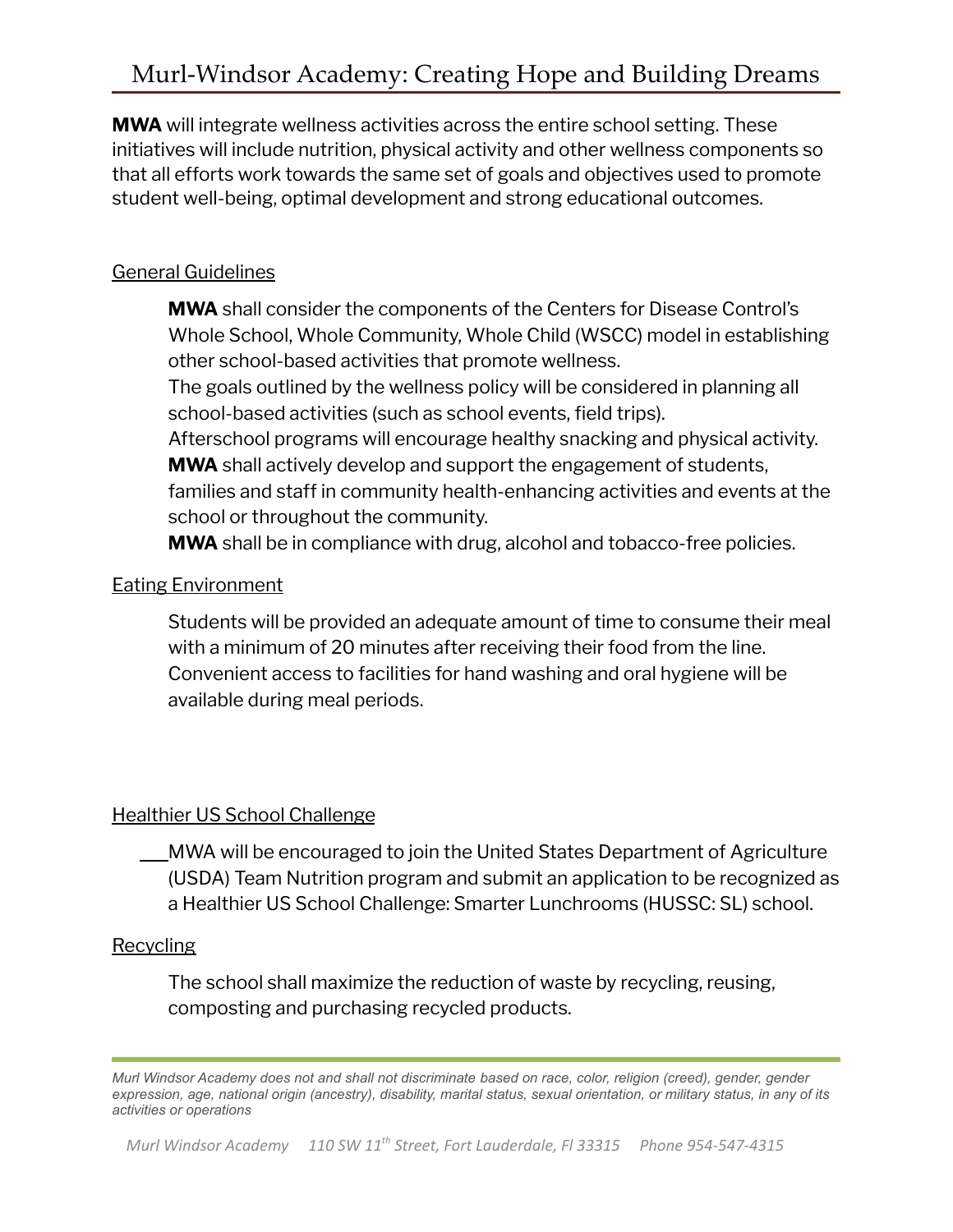#### Employee Wellness

**MWA** wellness committee will have a staff wellness subcommittee that focuses on staff wellness issues, identifies and distributes wellness resources and performs other functions that support staff wellness in coordination with human resources staff.

All staff will be provided with opportunities to participate in physical activities and healthy eating programs that are accessible and free or low-cost.

#### Health Services

A coordinated program of accessible health services shall be provided to students and staff and shall include, but not be limited to, violence prevention, school safety, communicable disease prevention, health screening, including body mass index, community health referrals, immunizations, parenting skills and first aid/CPR training.

#### Use of School Facilities Outside of School Hours

**MWA** will promote the use of school facilities outside of school hours for physical activity programs offered by community-based organizations and for the school community's use. Parents will be allowed to bring their children to the school and have access to basketball courts, playgrounds and track facilities.

#### Behavior Management

**MWA** is committed to prohibiting the use of food as a reward, unless incorporated into an activity that promotes positive nutrition messages (such as a guest chef or field trip to a farm).

Teachers and other school personnel will not deny or require physical activity as a means of punishment.

#### **6. Guidelines for All Foods and Beverages Available During the School Day**

**MWA** shall operate and provide food service in accordance with USDA's National School Lunch Program (NSLP) standards and applicable laws and regulations of the state of Florida. The guidelines for reimbursable school meals shall not be less restrictive than regulations and guidance issued by USDA.

*Murl Windsor Academy does not and shall not discriminate based on race, color, religion (creed), gender, gender expression, age, national origin (ancestry), disability, marital status, sexual orientation, or military status, in any of its activities or operations*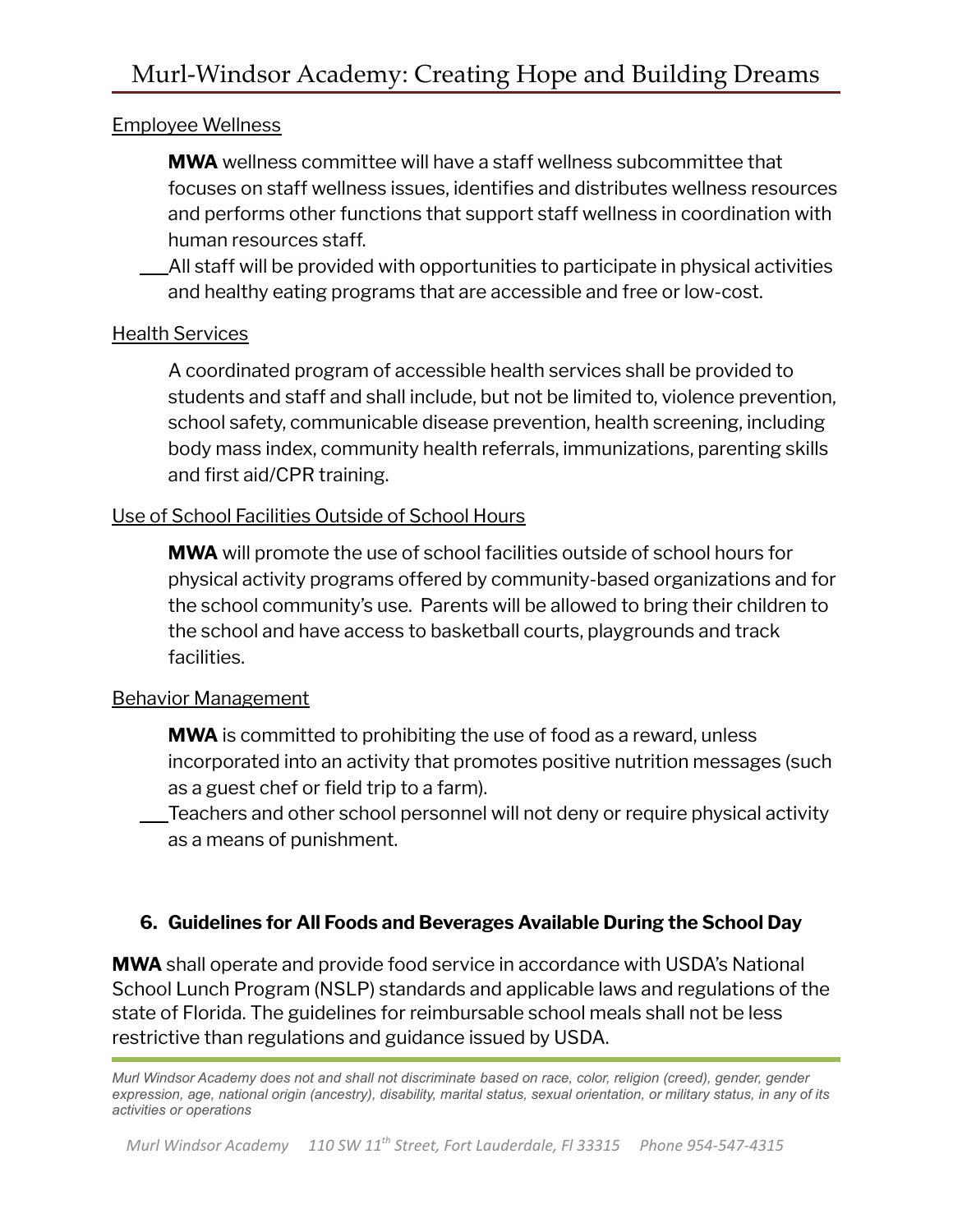#### General Guidelines

All reimbursable meals will meet nutrition standards mandated by USDA, as well as any additional state nutrition standards that go beyond USDA requirements.

School meals will include a variety of nutrient-dense foods, including whole grains and fiber-rich fruits and vegetables, while accommodating special dietary needs and ethnic and cultural food preferences.

To the maximum extent possible, **MWA** will participate in NSLP meal program. Free, potable water will be made available to all children during each meal service.

#### Competitive Foods

All foods and beverages sold on the school campus to students outside of reimbursable school meals are considered "competitive foods," and must comply with the nutrition standards for competitive food as defined and required in 7 CFR 210.11.

- *o School campus means, for the purpose of competitive food standards implementation, all areas of the property under the jurisdiction of the school that are accessible to students during the school day.*
- *o School day means, for the purpose of competitive food standards implementation, the period from the midnight before, to 30 minutes after the end of the official school day.*

Competitive foods include items sold a la carte in the cafeteria, from vending machines, school stores, snack bars and for in-school fundraisers. Unless being sold by **MWA** food service program, it is impermissible for any competitive food item sold to students during the school day to consist of ready-to-eat combination foods of meat or meat alternate and grain products, as defined in 7 CFR 210.10 and 210.11. (FAC 5P-1.003) To be allowable, all competitive food items sold to students must meet

# General nutrition requirements for competitive foods:

general nutrition requirements and nutrient standards.

Be a grain product that contains 50 percent or more whole grains by weight or have a whole grain as the first ingredient; or

*Murl Windsor Academy does not and shall not discriminate based on race, color, religion (creed), gender, gender expression, age, national origin (ancestry), disability, marital status, sexual orientation, or military status, in any of its activities or operations*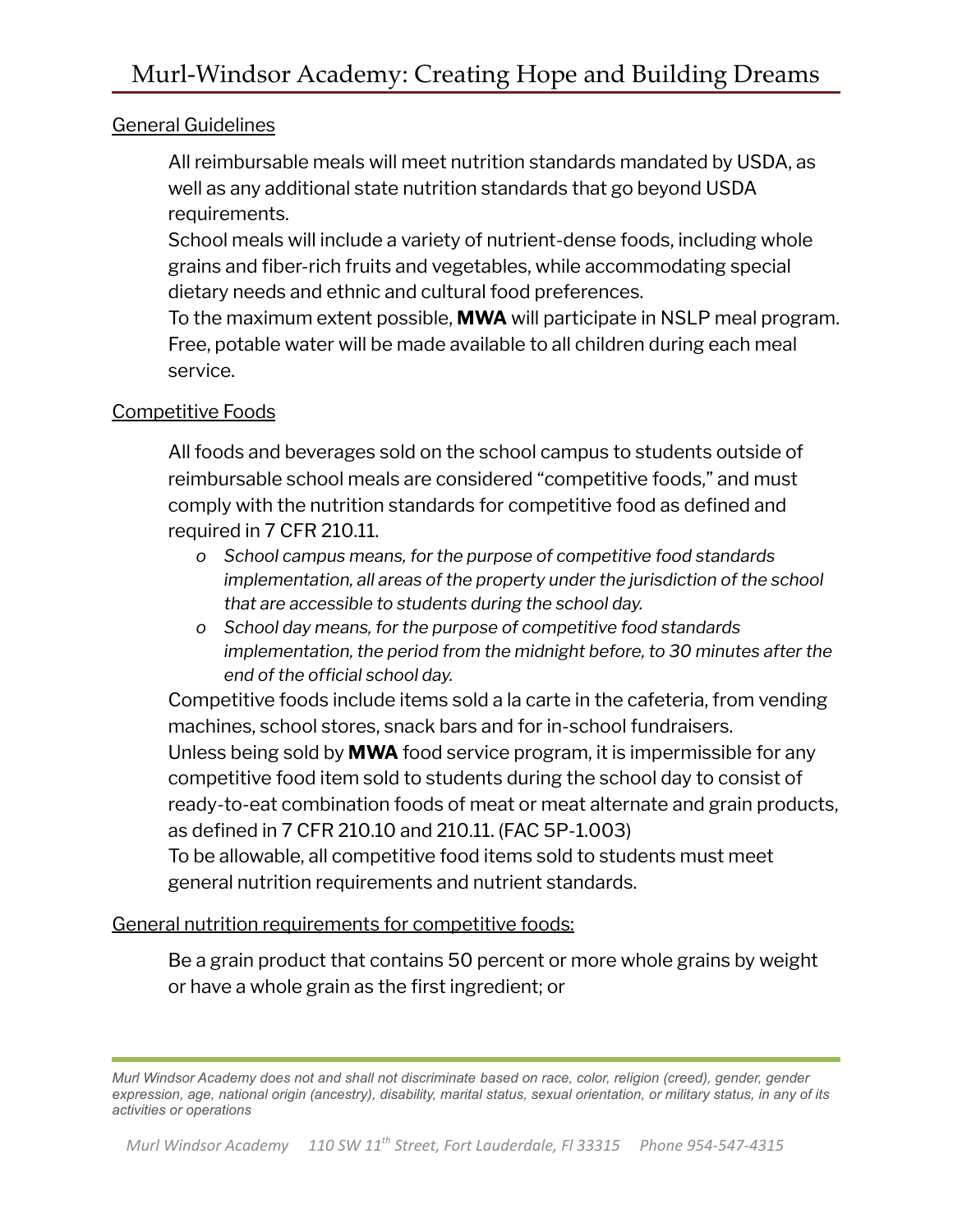Have as the first ingredient one of the non-grain major food groups: fruits, vegetables, dairy or protein foods (meat, beans, poultry, seafood, eggs, nuts, seeds, etc.); or

Be a combination food that contains  $\frac{1}{4}$  cup of fruit and/or vegetable. If water is the first ingredient, the second ingredient must be one of the above.

| <b>Nutrient</b>            | <b>Snack Items and Side Dishes</b>   | <b>Entrée Items</b>                     |  |
|----------------------------|--------------------------------------|-----------------------------------------|--|
| <b>Standards</b>           | (including any added accompaniments) | (including any added<br>accompaniments) |  |
| Calories                   | 200 calories or less                 | 350 calories or less                    |  |
| Sodium Limits              | 200 mg or less                       | 480 mg or less                          |  |
| <b>Total Fat</b><br>Limits | 35% or less of total calories        | 35% or less of total<br>calories        |  |
| Saturated fat              | Less than 10% of total calories      | Less than 10% of total<br>calories      |  |
| Trans fat                  | 0 g of trans fat as served           | 0 g of trans fat as served              |  |
|                            | (less than or equal to 0.5 g per     | (less than or equal to 0.5)             |  |
|                            | portion)                             | g per portion)                          |  |
| Sugar                      | 35% of weight from total sugar       | 35% of weight from total                |  |
|                            | as served or less                    | sugar as served or less                 |  |

## **Nutrient standards for competitive foods**:

#### **Exemptions:**

Any entrée item offered as part of the breakfast or lunch program is exempt if it is served as a competitive food on the day of service or the day after service in the breakfast or lunch program.

Fresh or frozen fruits and vegetables with no added ingredients, except water. Canned fruits with no added ingredients except water, which are packed in 100 percent juice, extra light syrup or light syrup.

Low sodium/No salt added canned vegetables with no added fats.

*Murl Windsor Academy does not and shall not discriminate based on race, color, religion (creed), gender, gender expression, age, national origin (ancestry), disability, marital status, sexual orientation, or military status, in any of its activities or operations*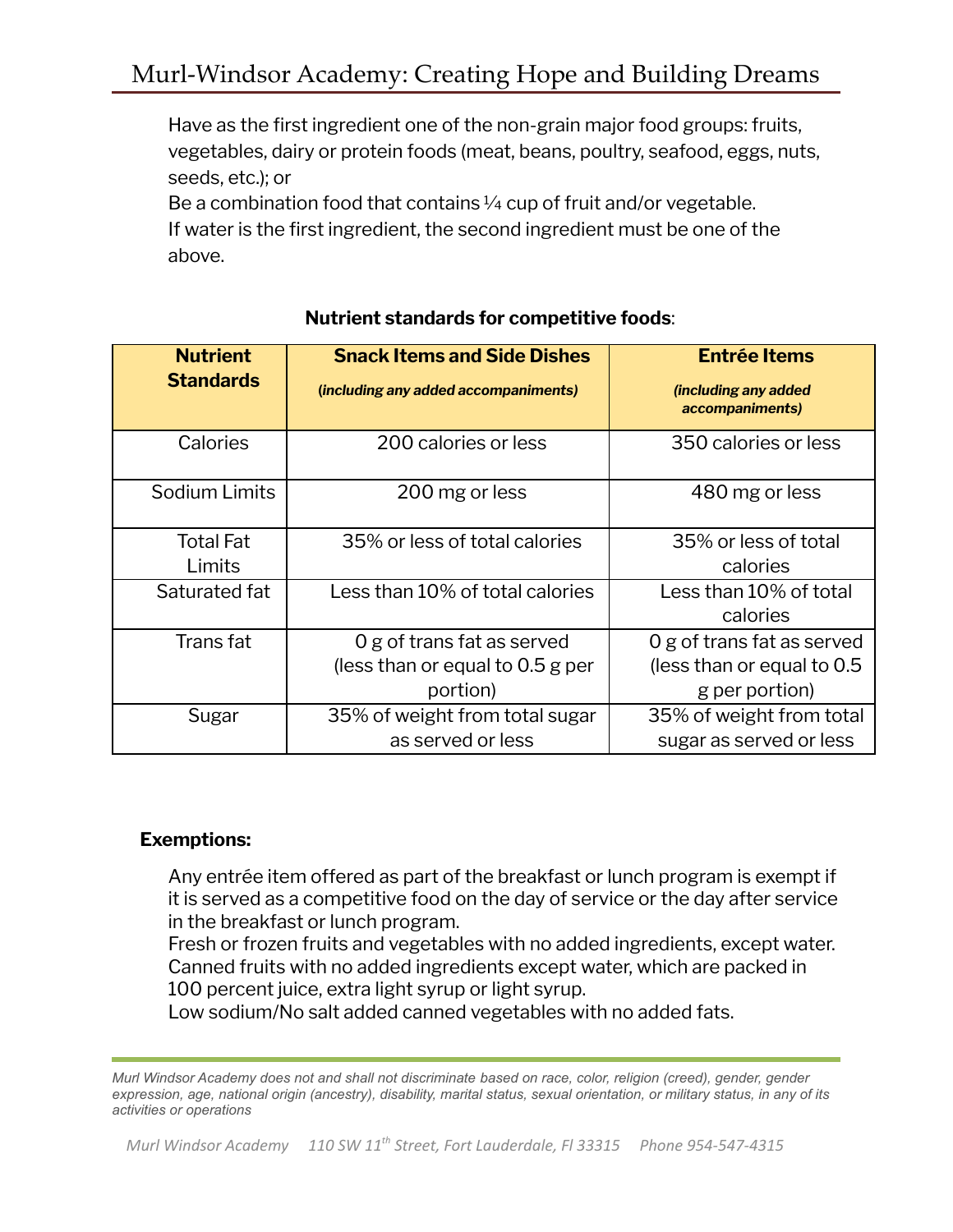Reduced fat cheese, nuts, seeds and nut/seed butters, as well as seafood and whole eggs with no added fat are exempt from the total fat and saturated fat standards.

*\*Refer to 7 CFR 210.11 competitive food service standards for additional exemptions.*

## **Nutrition standards for beverages:**

Portion sizes listed are the maximum that can be offered.

**Beverages Elementary Middle High**

| povorugos                                                                                                                                               | ыспонсигу   |             | .          |
|---------------------------------------------------------------------------------------------------------------------------------------------------------|-------------|-------------|------------|
| Plain water                                                                                                                                             | unlimited   | unlimited   | unlimited  |
| Unflavored low-fat milk                                                                                                                                 | 8 fl. oz.   | 12 fl. oz.  | 12 fl. oz. |
| Unflavored or flavored fat-free milk                                                                                                                    | 8 fl. oz.   | 12 fl. oz.  | 12 fl. oz. |
| 100% fruit or vegetable juice                                                                                                                           | 8 fl. oz.   | 12 fl. oz.  | 12 fl. oz. |
| 100% fruit or vegetable juice diluted<br>with water but no added sweeteners                                                                             | 8 fl. oz.   | 12 fl. oz.  | 12 fl. oz. |
| Other flavored and/or carbonated<br>beverages that are labeled to contain<br>5 calories or less per 8 fl. oz., or 10<br>calories or less per 20 fl. oz. | Not allowed | Not allowed | 20 fl. oz. |
| Other flavored and/or carbonated<br>beverages that are labeled to contain<br>40 calorie or less per 8 fl. oz. or 60<br>calories or less per 12 fl. oz.) | Not allowed | Not allowed | 12 fl. oz. |

*Murl Windsor Academy does not and shall not discriminate based on race, color, religion (creed), gender, gender expression, age, national origin (ancestry), disability, marital status, sexual orientation, or military status, in any of its activities or operations*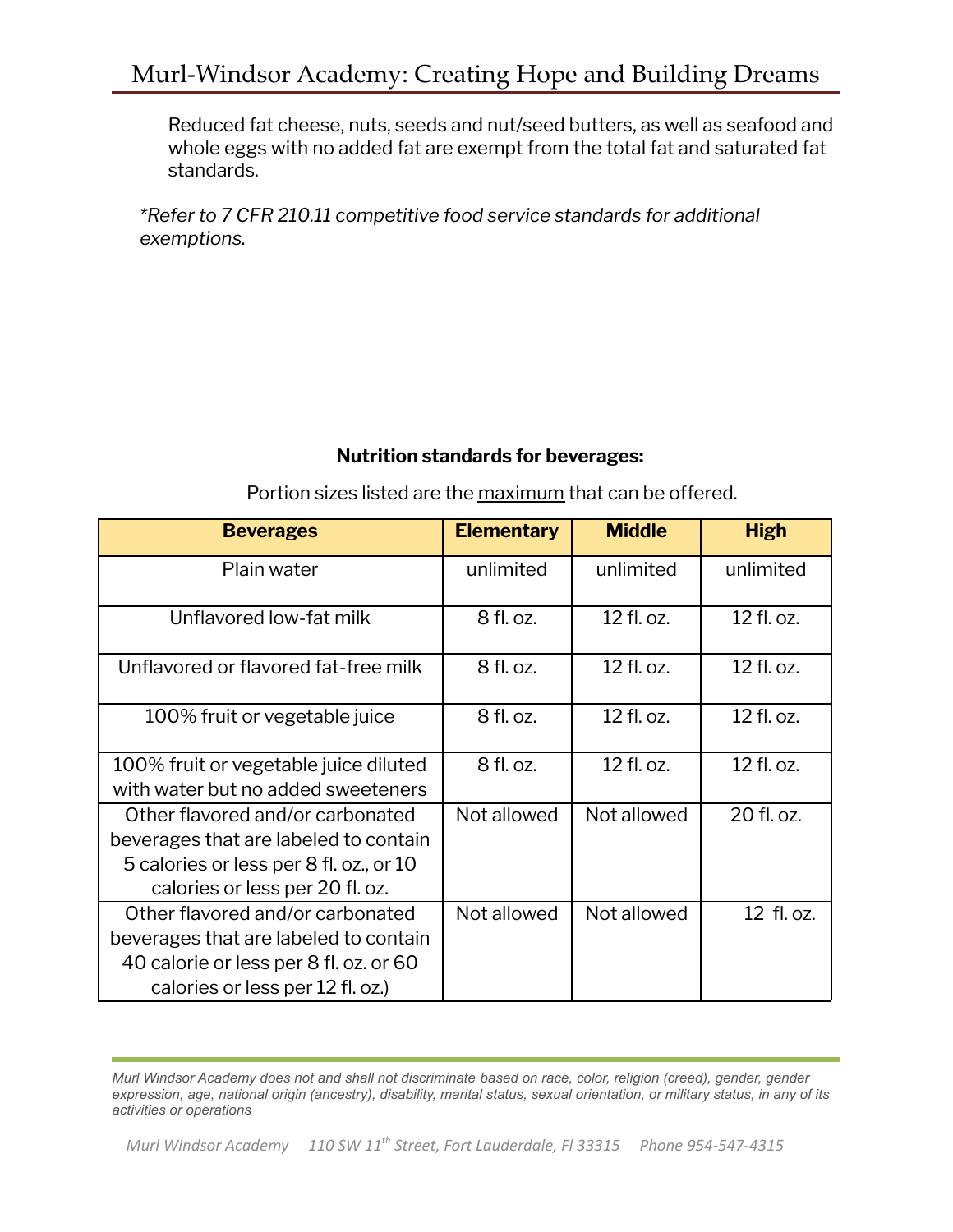For elementary and middle school students: foods and beverages must be caffeine-free with the exception of trace amounts of naturally occurring caffeine substances. Food and beverages for high school students may contain caffeine.

#### **Standards for food and beverages available during the school day that are not sold to students:**

The school will provide parents and teachers a list of ideas for healthy celebrations/parties, rewards and fundraising activities.

Class parties or celebrations shall be held after the lunch period and only foods that meet the Smart Snacks in School nutrition standards can be served.

Schools will limit celebrations that involve food during the school day to no more than one party per class per month.

## **Fundraising**

Fundraising efforts will be supportive of healthy eating by complying with all applicable regulations and nutrition standards for competitive foods while also emphasizing the sale of nonfood items.

No fundraisers that include the sale of food items will occur until thirty (30) minutes after the conclusion of the last designated meal service period. The school board is permitted to grant a special exemption from the standards for competitive foods as specified above for the purpose of conducting infrequent school-sponsored fundraisers, not to exceed the following maximum number of school days per school campus each school year:

| <b>School Type</b>                          | <b>Maximum Number of School Days to</b><br><b>Conduct Exempted Fundraisers</b> |
|---------------------------------------------|--------------------------------------------------------------------------------|
| <b>Elementary Schools</b>                   | 5 days                                                                         |
| Middle School/Junior High<br><b>Schools</b> | 10 days                                                                        |
| Senior High Schools                         | 15 days                                                                        |
| <b>Combination Schools</b>                  | 10 days                                                                        |

*Murl Windsor Academy does not and shall not discriminate based on race, color, religion (creed), gender, gender expression, age, national origin (ancestry), disability, marital status, sexual orientation, or military status, in any of its activities or operations*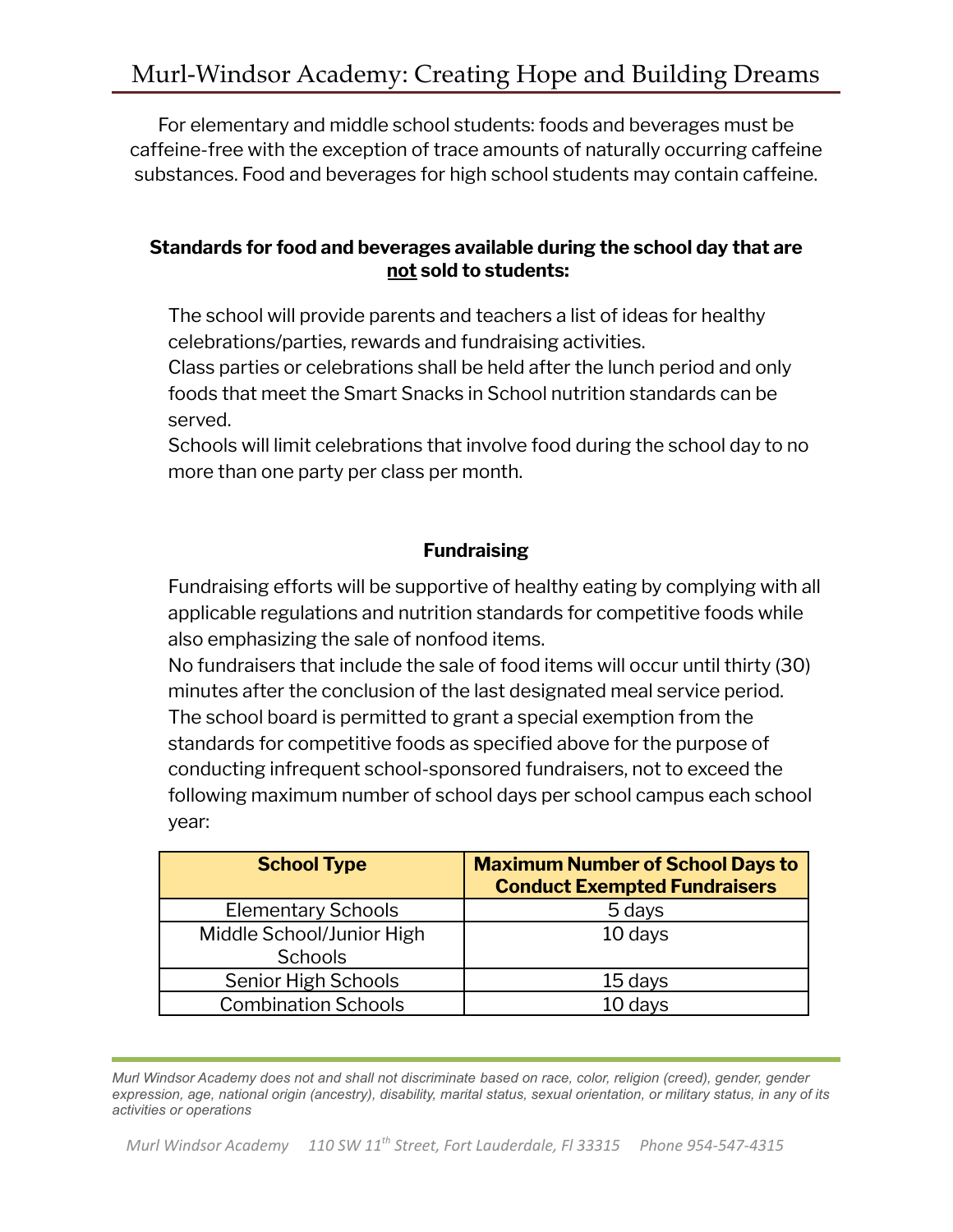Each school's Healthy School Team will maintain a school calendar identifying the dates when exempted competitive food fundraisers will occur. (FAC 5P-1.003)

# **7. Policy for Food and Beverage Marketing**

School-based marketing will be consistent with policies for nutrition education and health promotion. As such, the following guidelines apply:

Schools will only be allowed to market and advertise those foods and beverages that meet or exceed USDA's Smart Snacks in School nutrition standards.

Marketing activities that promote healthful behaviors are encouraged. Examples may include: vending machine covers promoting water, pricing structures that promote healthy options in a la carte lines or vending machines, sales of fruit for fundraisers and coupons for discounted gym memberships.

**MWA** nutrition department's replacement and purchasing decisions will reflect the marketing guidelines mentioned above.

## **8. Evaluation and Measurement of the Implementation of the Wellness Policy**

**MWA** wellness committee will update and make modifications to the wellness policy based on the results of the annual review and triennial assessments and/or as local priorities change, community needs change, wellness goals are met, new health information and technology emerges and new federal or state guidance or standards are issued. The wellness policy will be assessed as indicated at least every three years following the triennial assessment.

#### Triennial Progress Assessments

**MWA** will conduct an assessment of the local school wellness policy to measure wellness policy compliance **at least once every three years**. This assessment will measure the implementation of the local school wellness policy, and include:

The extent to which **MWA** is in compliance with the local school wellness policy;

The extent to which the local school wellness policy compares to model local school wellness policies; and

*Murl Windsor Academy does not and shall not discriminate based on race, color, religion (creed), gender, gender expression, age, national origin (ancestry), disability, marital status, sexual orientation, or military status, in any of its activities or operations*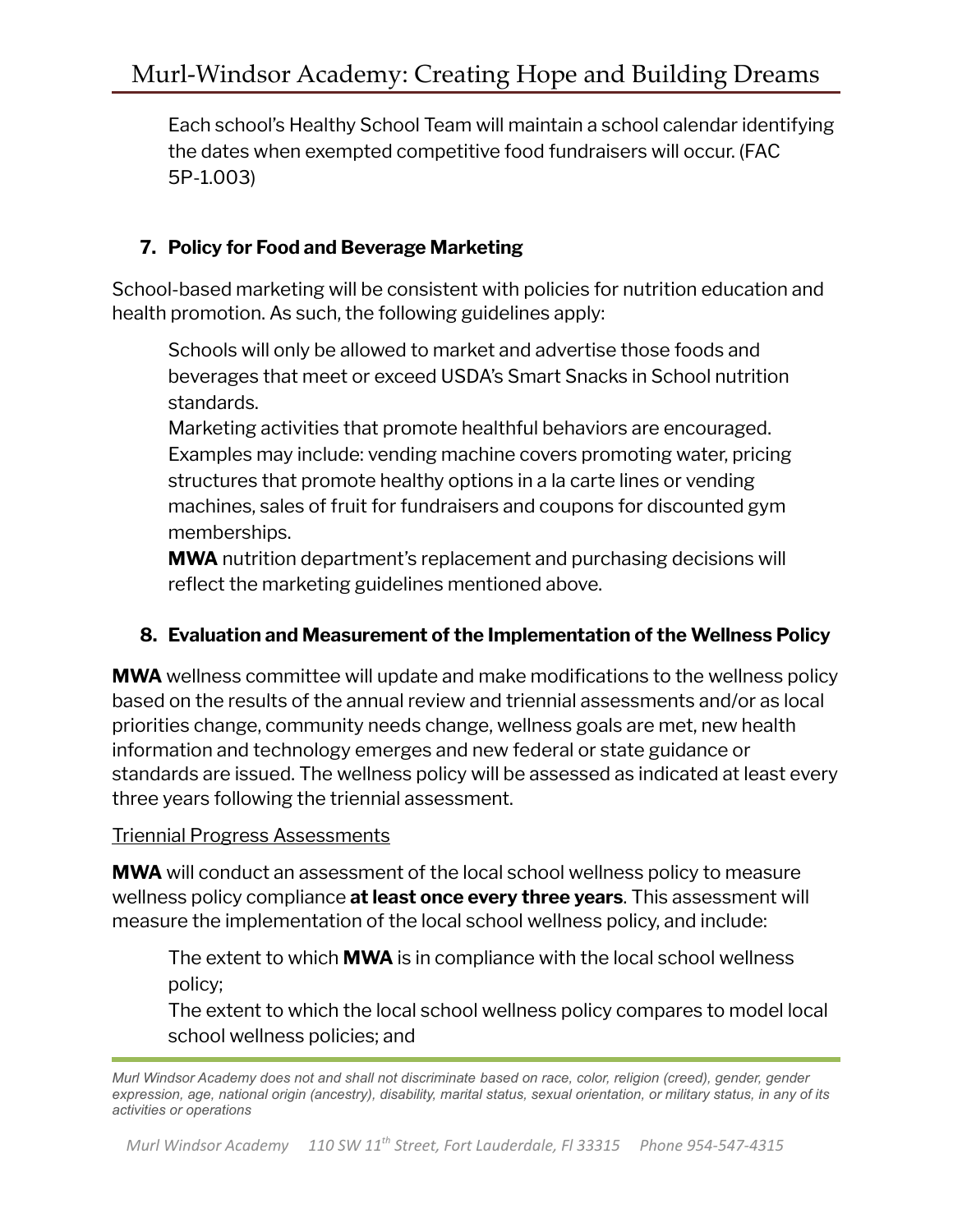A description of the progress made in attaining the goals of the local school wellness policy.

## **9. Informing the Public**

**MWA** will ensure that the wellness policy and most recent triennial assessment are available to the public at all times. **MWA** will also actively notify households on an annual basis about any updates made to the wellness policy and the availability of the triennial assessment results, as well as provide information to the community about the school nutrition environment.

> **MWA** will ensure the most updated version of the wellness policy and triennial assessments are always available on the school website for the public to view.

**MWA** will present wellness policy updates, as applicable, during meetings with the Parent Teacher Association/Organization, school board, district superintendent, health and wellness committee and other interested groups or stakeholders.

Wellness updates will be provided to students, parents and staff, as applicable, in the form of handouts, **MWA** website, articles and each school's newsletter, to ensure that the community is informed and that public input is encouraged.

Each school will provide all parents with a complete copy of the local school wellness policy at the beginning of the school year.

## **10.Community Involvement**

**MWA** is committed to being responsive to community input, which begins with awareness of the wellness policy. **MWA** will actively communicate ways in which parents, students, representatives of the school food authority, teachers of physical education, school health professionals, the school board, school administrators and the general public can participate in the development, implementation and annual review of the local school wellness policy through a variety of means, including:

*Murl Windsor Academy does not and shall not discriminate based on race, color, religion (creed), gender, gender expression, age, national origin (ancestry), disability, marital status, sexual orientation, or military status, in any of its activities or operations*